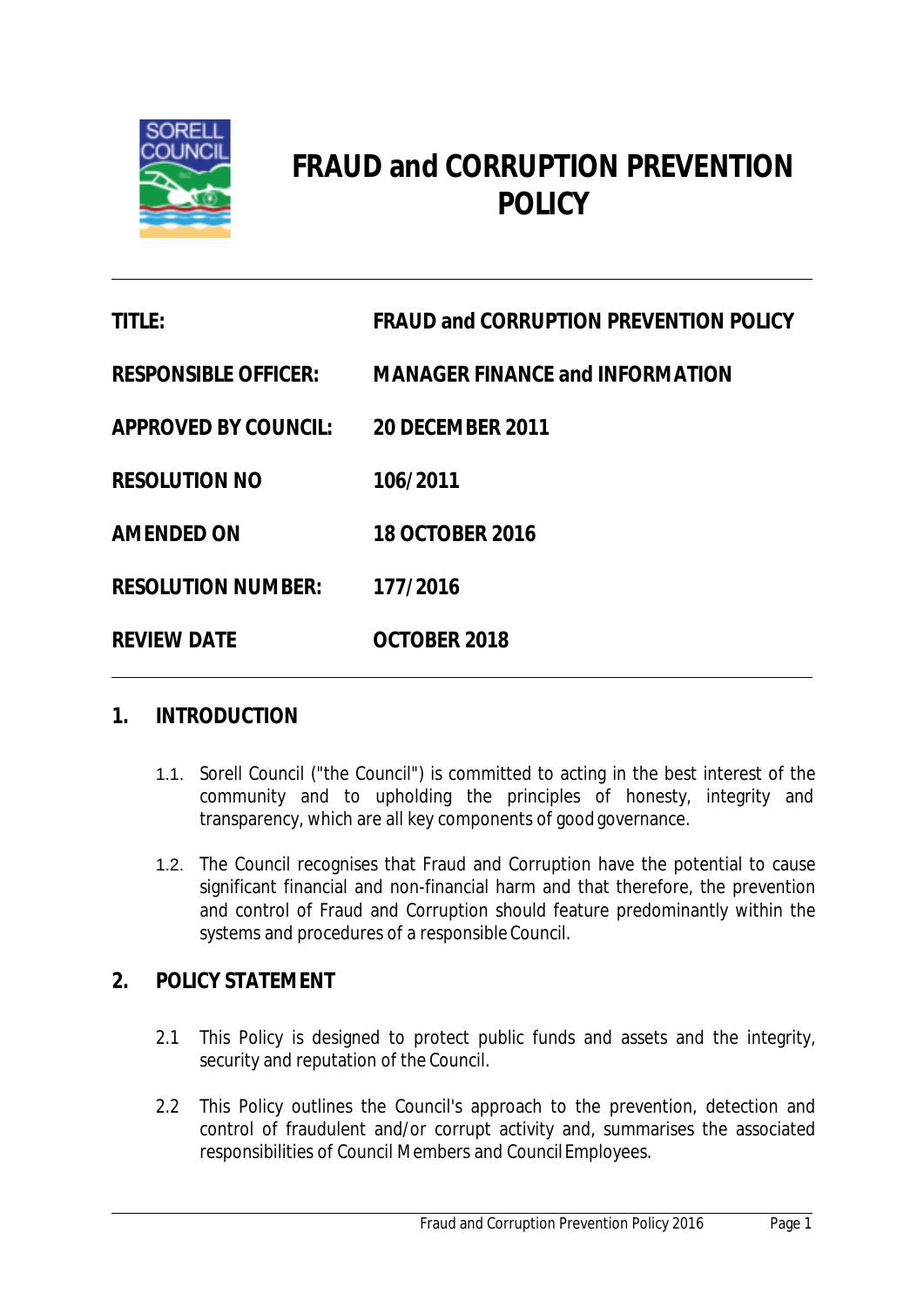- 2.3 The Council will not tolerate fraudulent or corrupt activity and is committed to its control and prevention by:
	- establishing and maintaining an effective system of internal controls and enforcing compliance with those controls;
	- regularly undertaking risk assessments to identify circumstances in which fraud and corruption could potentially occur;
	- implementing fraud and corruption prevention and mitigation strategies in its day to day operations;
	- establishing formal procedures for the investigation of allegations relating to fraudulent and/or corrupt activity;
	- taking appropriate action in response to allegations of fraudulent and/or corrupt activity including, reporting allegations through appropriate channels andwhere allegations are substantiated, taking disciplinary action in accordance with the Council's Codes of Conduct;
	- ensuring all Council Employees and Council Members are aware of their obligations in regards to the prevention of fraud and corruption within the Council;
	- fostering an ethical environment in which dishonest and fraudulent behaviour is actively discouraged; and
	- generating community awareness of the Council's commitment to the prevention of fraud and corruption.

# **3. SCOPE**

- 3.1 This Policy is intended to complement and be implemented in conjunction with other Council policies, including:
	- Whistleblower Protection:
	- Risk Management;
	- Investment;
	- Credit Card;
	- Code of Tenders and Contracts;
	- Use of Information and Communication Technologies;
	- Mobile Devices:
	- Councillor Code of Conduct; and
	- Councillor Allowances.
- 3.2 This Policy applies to all disclosures that relate to the actual or suspected occurrence of fraud and corruption within theCouncil.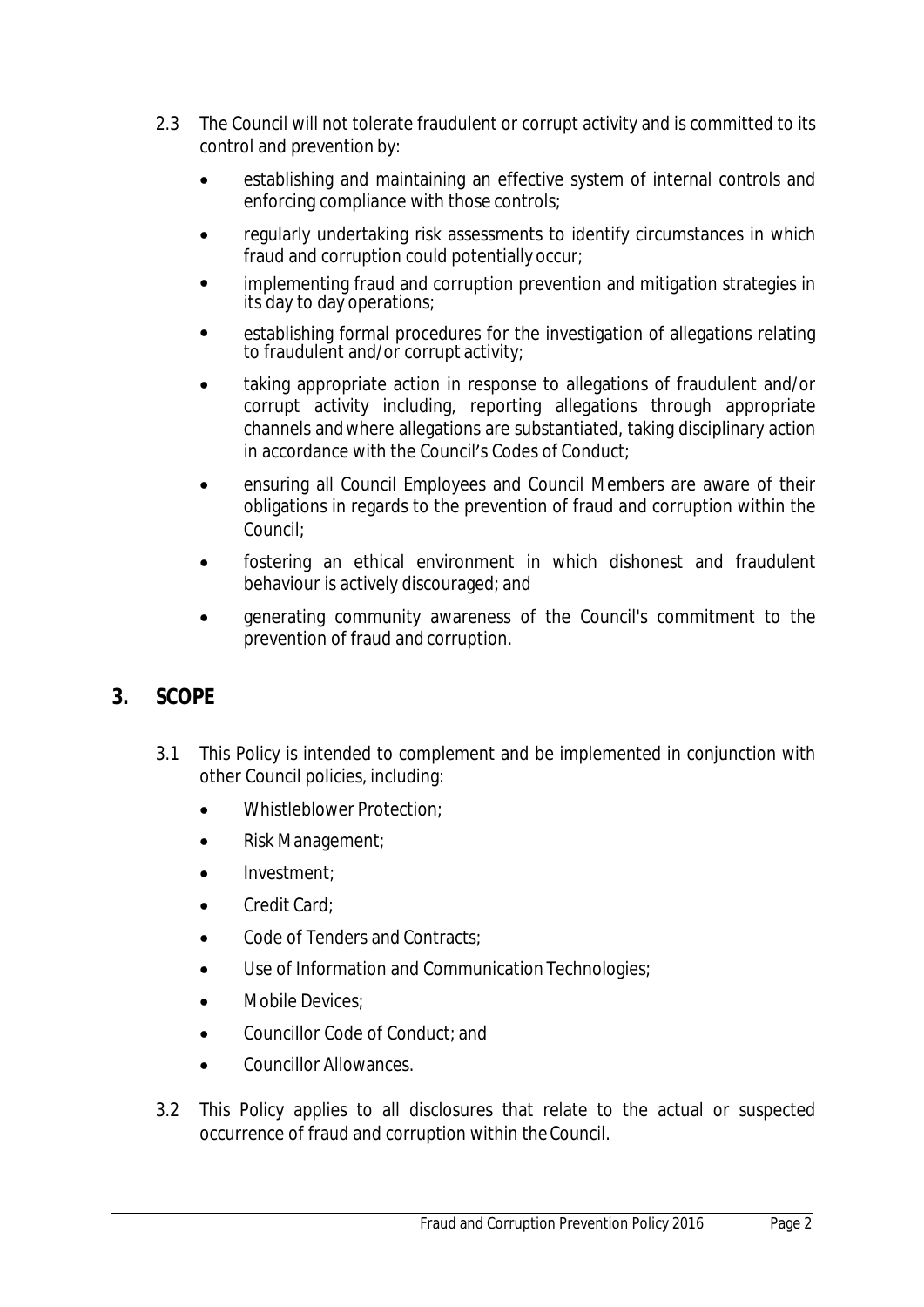## **4. DEFINITIONS**

For the purpose of this Policy the following definitions apply:

- 4.1 An *Appropriate Authority* that receives disclosure of public interest information includes:
	- a Minister of the Crown;
	- a member of the police force where the information relates to an illegal activity;
	- the Auditor-General where the information relates to the irregular or unauthorised use of public money;
	- the Ombudsman where the information relates to a publicofficer;
	- a Responsible Officer, where the information relates to a matter falling within the sphere of responsibility of a local Government body; or
	- any other person*1* to whom, in the circumstances of the case, it is reasonable and appropriate to make the disclosure*2*.
- 4.2 A person makes an appropriate disclosure of public interest informationif
	- 4.2.1. the person  $-$

\_\_\_\_\_\_\_\_\_\_\_\_\_\_\_\_\_\_\_\_\_\_\_

- 4.2.1.1. believes on reasonable grounds that the information is true:or
- 4.2.1.2. is not in a position to form a belief on reasonable grounds about the truth of the information but believes on reasonable grounds that the information may be true and is of sufficient significance to justify its disclosure so that its truth may be investigated; and
- 4.2.2. the disclosure is made to the Appropriate Authority.
- 4.3 *Corruption* is conduct of a public official involving a breach of that person's duty and/or the misuse or abuse of their position:
	- to gain a reward or benefit; or
	- for any dishonest or improper purpose.
- 4.4 *Deception* means deceiving another to obtain a benefit or to cause detriment to a person.
- 4.5 An *Employee* is any person who is employed by the Council, but also includes any contractors, volunteers and consultants undertaking work for, or on behalf of the Council.

 $1$  Such a person may include an independent company that offers an anonymous whistleblower call service.

 $<sup>2</sup>$  Where the disclosure relates to fraud and corruption, the Appropriate Authority must pass the information as soon as</sup> practicable to the Anti-Corruption Branch of the Tasmanian Police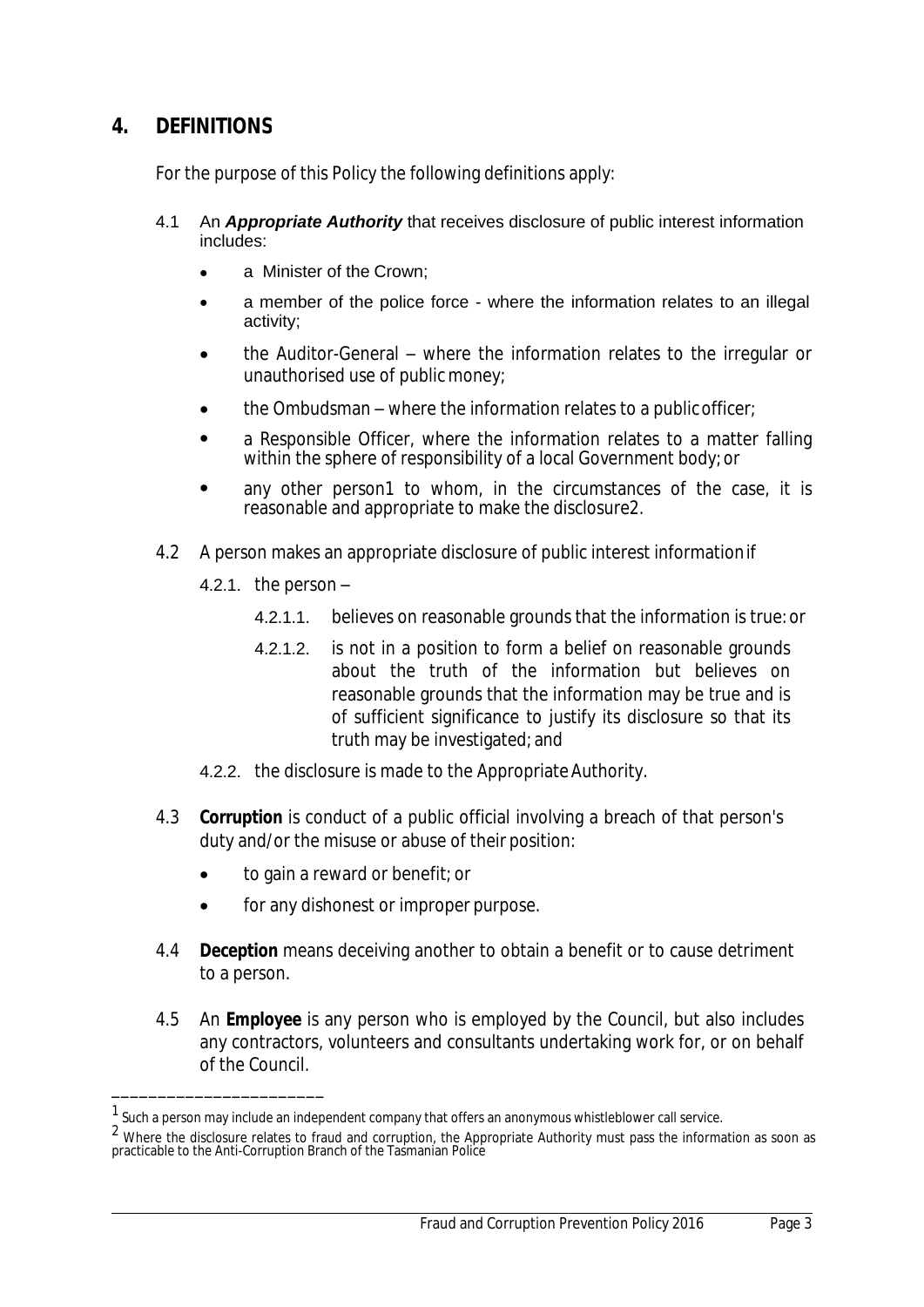- 4.6 A *False Disclosure* is a disclosure of information involving actual or suspected fraud or corruption that is made by a person who knows the information to be false or, who is reckless as to whether it isfalse.
- 4.7 *Fraud* is the use of misrepresentations, deception or dishonest conduct in order to obtain an unjust advantage over another or, to cause detriment to the Council. Examples of fraudulent conduct include:
	- theft of assets;
	- unauthorised and/or illegal use of assets, information or services for private purposes;
	- misappropriation of funds; and/or
	- **•** falsification of records.
- 4.8 *Maladministration* generally includes impropriety or negligence, which may extend to conduct of a serious nature that is:
	- contrary to law; or
	- unreasonable, unjust, oppressive or improperly discriminatory;or
	- based upon improper motives; or
	- a result of acting outside the parameters of recommendedpractice.
- 4.9 *Manager* means any Employee of the Council who is responsible for the direct supervision of other Employees, and/or, for the management of a Council Department.
- 4.10 *Public Officer* includes:
	- a Council Member of the Council, including the Mayor;
	- an Independent Member of the Council's Development Assessment Committee;
	- an Independent Member of a Council Committee or a subsidiary of the Council;
	- a member of a Council or regional subsidiary; and
	- an Employee or Officer of the Council.
- 4.11 A *Responsible Officer* is a person (or persons) authorised to receive andact upon public interest information provided by a Whistleblower. Council will designate two officers as a Responsible Officers for the Council.
- 4.12 *Waste* refers to the waste of public resources (including public money), which occurs as a result of the substantial mismanagement, irregular or, unauthorised use of public resources.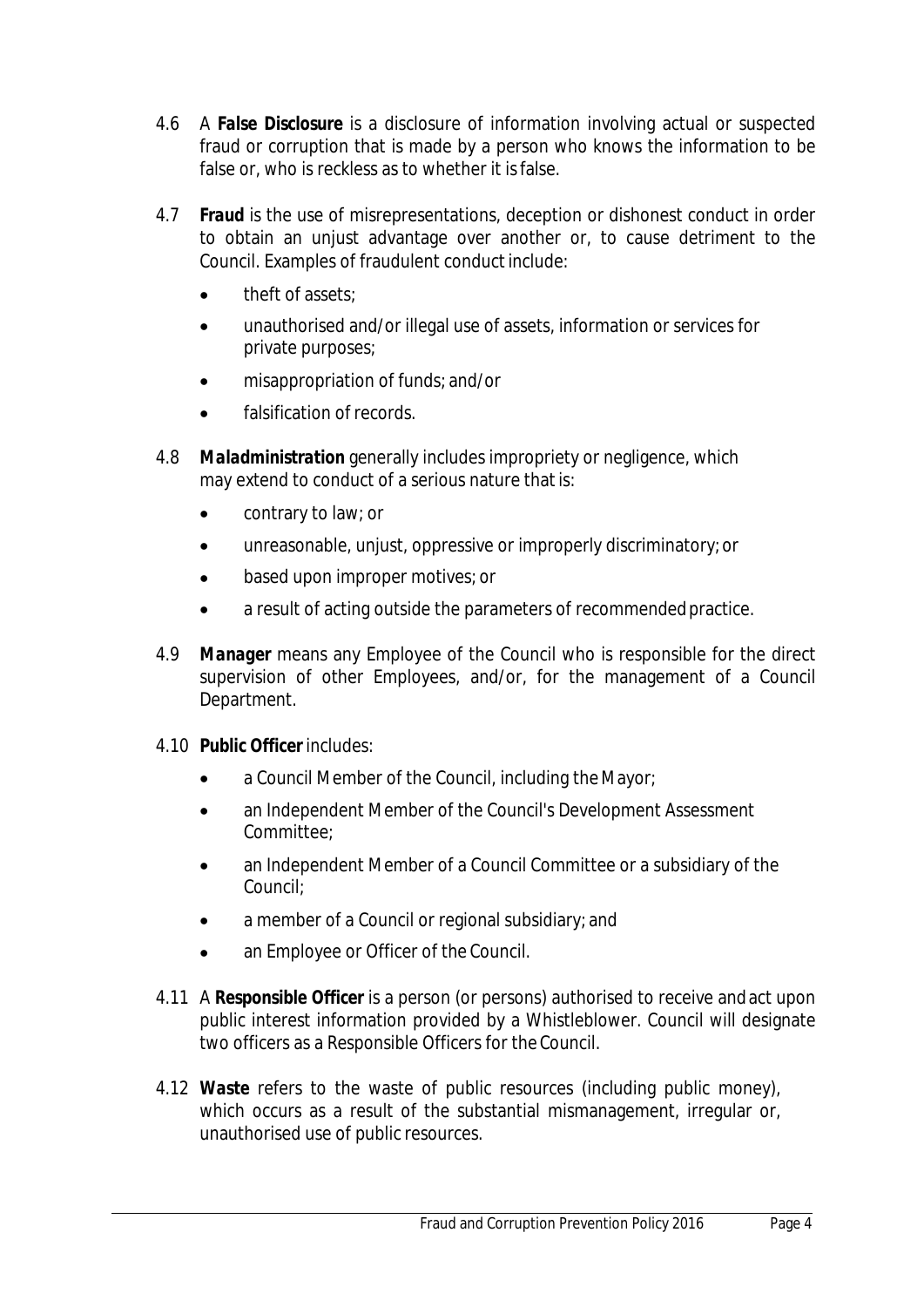## **5. PREVENTION**

- 5.1 The Council recognises that:
	- the occurrence of fraud and corruption will prevail in an administrative environment where opportunities exist for waste, abuse and maladministration; and
	- the most effective way to prevent the occurrence of fraud and corruption is to promote an ethical environment in which internal control mechanisms have been implemented.
- 5.2 In general, the Council expects that Public Officers will assist in preventing fraud and corruption within the Council by:
	- understanding the responsibilities of their position;
	- familiarising themselves with the Councils procedures and adhering to them;
	- understanding what behaviour constitutes fraudulent and/or corrupt conduct;
	- maintaining an awareness of the strategies that have been implemented by the Council to minimise fraud and corruption;
	- being continuously vigilant to the potential for fraud and/or corruption to occur; and
	- reporting suspected or actual occurrences of fraud or corruption to either a Responsible Officer or directly to the Tasmanian Police.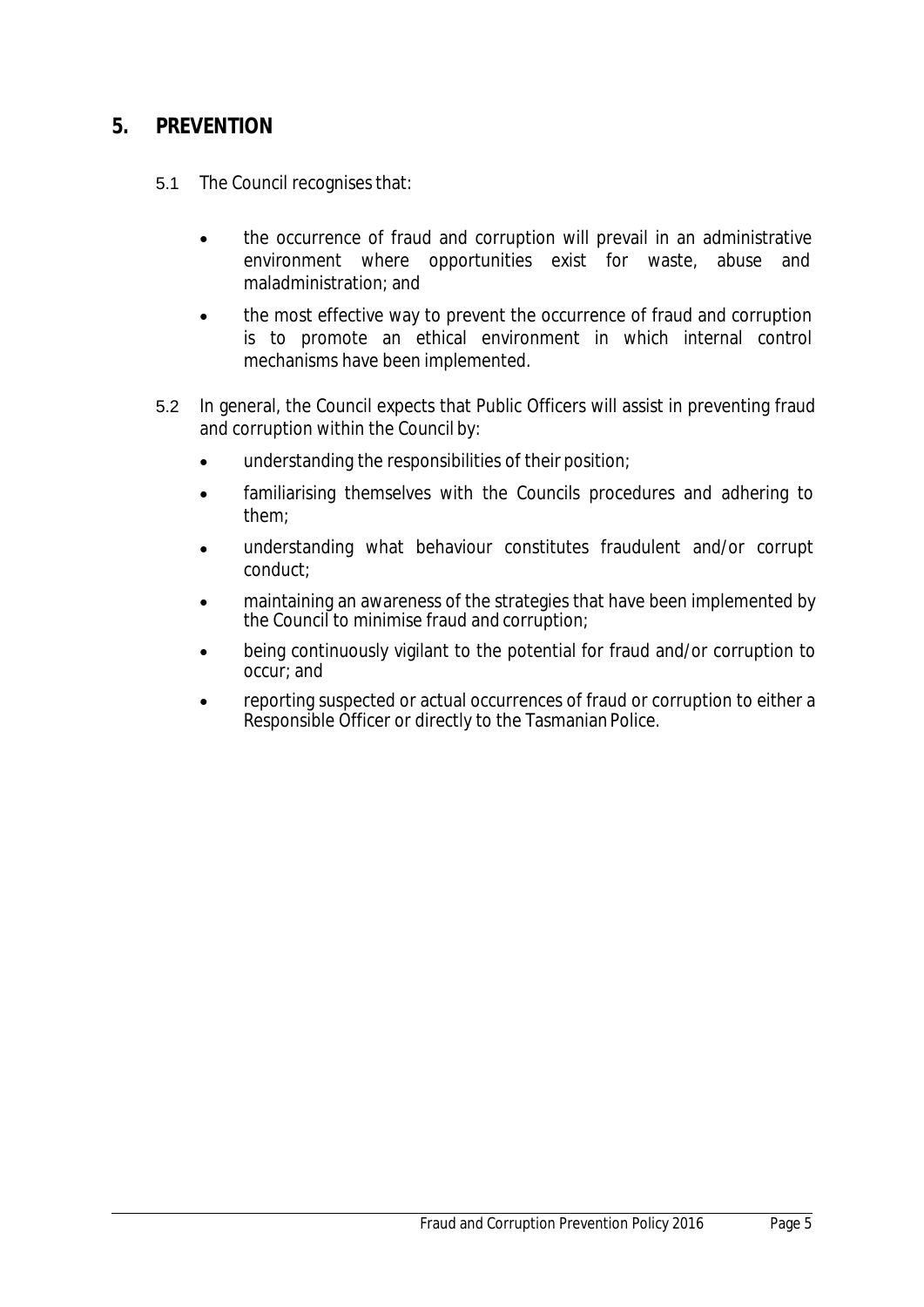#### 5.3 Specific Responsibilities

- **5.3.1** Collectively, as the decision making body of the Council, *Council Members* are responsible for ensuring that the *Council*:
	- o promotes community awareness of the Council's commitment to the prevention of fraud and corruption;
	- o provides adequate security for the prevention of fraud and corruption. This includes the provision of secure facilities for storage of assets and procedures to deter fraudulent or corrupt activity fromoccurring;
	- o provides mechanisms for receiving allegations of fraud or corruption, including by ensuring two Responsible Officers are appointed;
	- o ensures that, where appropriate, proper investigations are conducted into allegations that involve fraud or corruption;
	- o forwards information relating to the occurrence of fraud or corruption to the Tasmanian Police Anti-Corruption Unit and facilitates cooperation with their investigation;
	- o ensures that all Employees are aware of their responsibilities in relation to fraud and corruption through the provision of appropriate and regular training;
	- o promotes a culture and environment in which fraud and corruption is actively discouraged and is readily reported should it occur; and
	- o undertakes a fraud and corruption risk assessment on a regular basis.

#### *5.3.2. Manager's* are responsible for:

- o the conduct of any Employees whom they supervise and, will be held accountable for such:
- o any property under their control and, will be held accountable forsuch;
- o reporting any suspected or actual occurrences of fraud or corruption within the Council to one of the Responsible Officers;
- o creating an environment in which fraud and corruption is discouraged and readily reported by Employees. Such an environment shall be fostered by the Manager's own attitude to fraud and corruption and, by the accountability and integrity they both display and encourage from other Employees;
- o ensuring that new Employees for whom they are responsible are aware of their responsibilities in relation to fraud and corruption and, of the standard of conduct expected from all Employees;
- o identifying potential fraud and corruption risks; and
- o leading by example to promote ethical behaviour.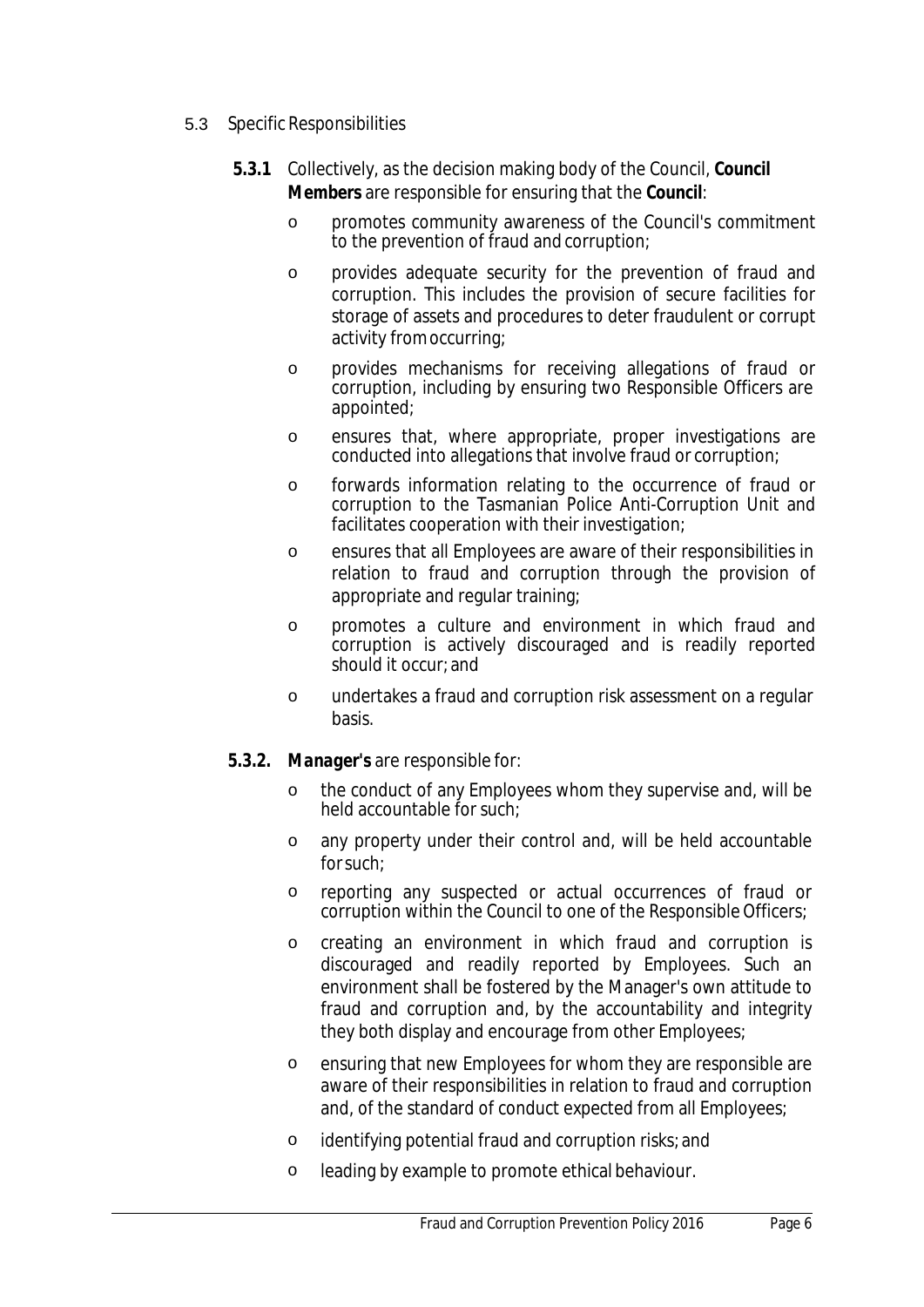- *5.3.3 Employee's* are responsible for:
	- o performing their functions and duties with care, diligence, honesty and integrity;
	- o conducting themselves in a professional manner at alltimes;
	- o adhering to these guidelines and other Council procedures that have been established to prevent fraud or corruption;
	- o taking care for Council's property which includes avoiding the waste or misuse of the Council's resources;
	- o maintaining and enhancing the reputation of theCouncil;
	- o remaining scrupulous in their use of the Council's information, assets, funds, property, goods or services; and
	- o reporting any occurrence of fraud and/or corruption within the Council to one of the Responsible Officers

# **6. FRAUD and CORRUPTION RISK ASSESSMENT PROCESS**

- 6.1 The Council's main objective in the prevention and control of Fraud and Corruption is to minimise the occurrence of Fraud and Corruption within the Council. This objective is generally achieved by:
	- identifying Fraud and Corruption Risks;
	- determining strategies to control those risks; and
	- defining responsibility for and the time frame within which the strategies willbe implemented.
- 6.2 Managers must be alert to the potential of fraud and corruption to occur and remain wary of factors which may leave the Council vulnerable to fraud and corruption, including:
	- changes to Council delegations;
	- implementation of cost cutting measures;
	- contracting out and outsourcing;
	- the impact of new technology; and
	- changes to risk management practices.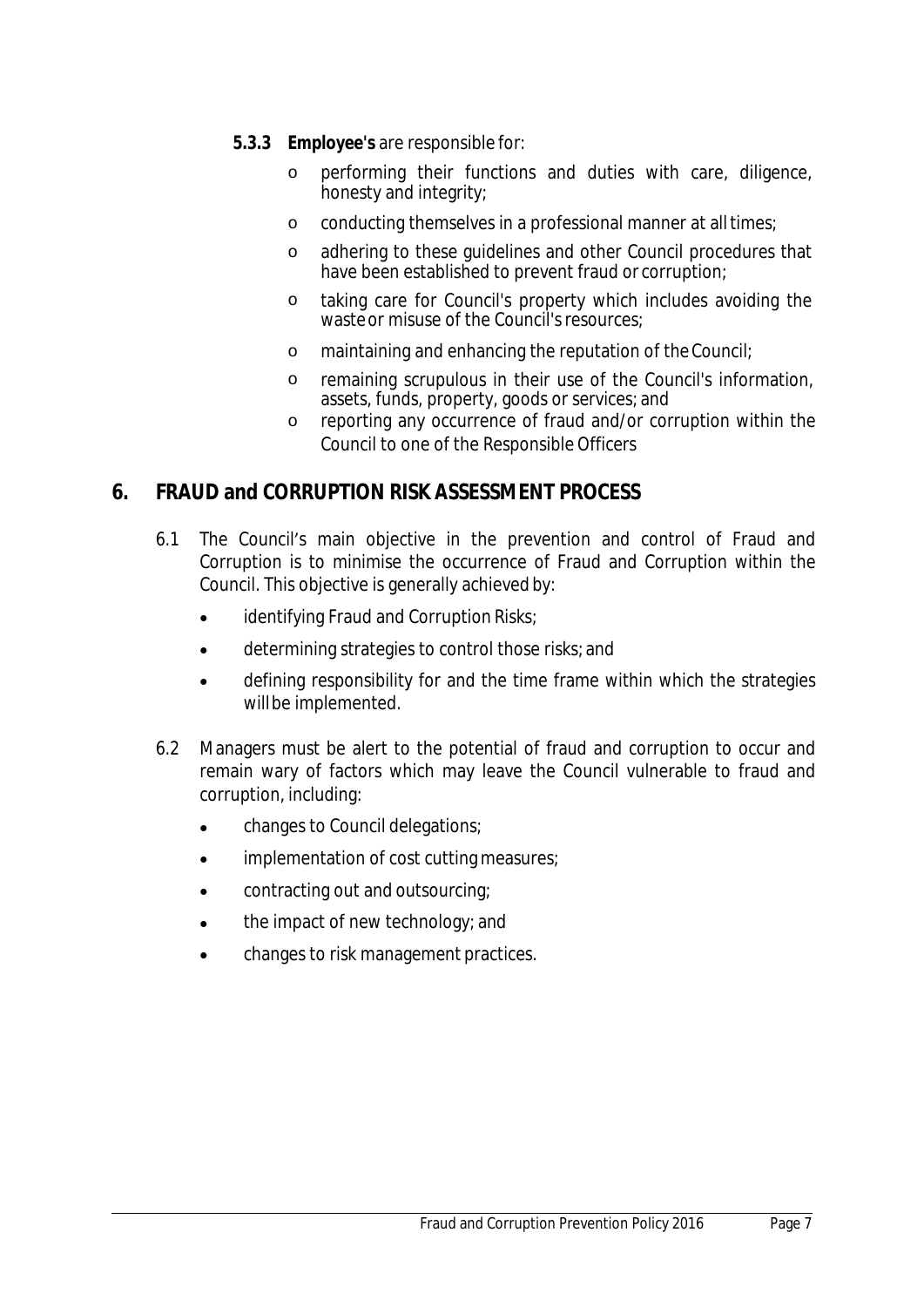# **7. REPORTING AND INVESTIGATION**

- 7.1 Managers or Employees who are aware of fraudulent or corrupt activity within the Council are required to report this information to a ResponsibleOfficer.
- 7.2 Reports of fraud or corrupt activity received by any person who is not a Responsible Officer, are to be forwarded to the Responsible Officer.
- 7.3 The Responsible Officer must report any allegations involving fraud or corruption to the Anti-Corruption Branch of the Tasmanian Police.
- 7.4 The Responsible Officer will ensure that, where appropriate, the Council undertakes an investigation into allegations of fraud or corruption. Investigations will be conducted pursuant to the Investigation and Reporting Procedureoutlined in the *Whistleblower Protection Policy*.
- 7.5 However, if it is clear that an offence has been committed (i.e. there is sufficient evidence to show that fraud or corruption has occurred), an investigation should not be undertaken by the Council. Rather, the Council will refer the matter to Anti- Corruption Branch of the Tasmanian Police and will follow the instructions from their respresentative(s) with regards to furthering the matter.
- 7.6 The Responsible Officer will conduct a review into the area in which the fraud or corruption occurred to determine the cause for the breakdown in controls and, will report the findings of the review and provide recommendations (if any) to the Council.
- 7.7 Following consideration of a report provided to the Council in accordance with clause 7.6, the Council will determine the action that is required to be taken to prevent any reoccurrence of the fraud and/or corruptactivity.
- 7.8 In the event that allegations of fraudulent and/or corrupt activity are substantiated, the Council will take disciplinary action against any Employee who wasinvolved.

## **8. FALSE DISCLOSURE**

- 8.2 An Employee who makes a false disclosure, in addition to being guilty of an offence, will face disciplinary action that may include instantdismissal.
- 8.4 Council Members who make a false disclosure, in addition to being guilty of an offence, may face disciplinary action pursuant to Sorell Council's Councillor Code of Conduct.